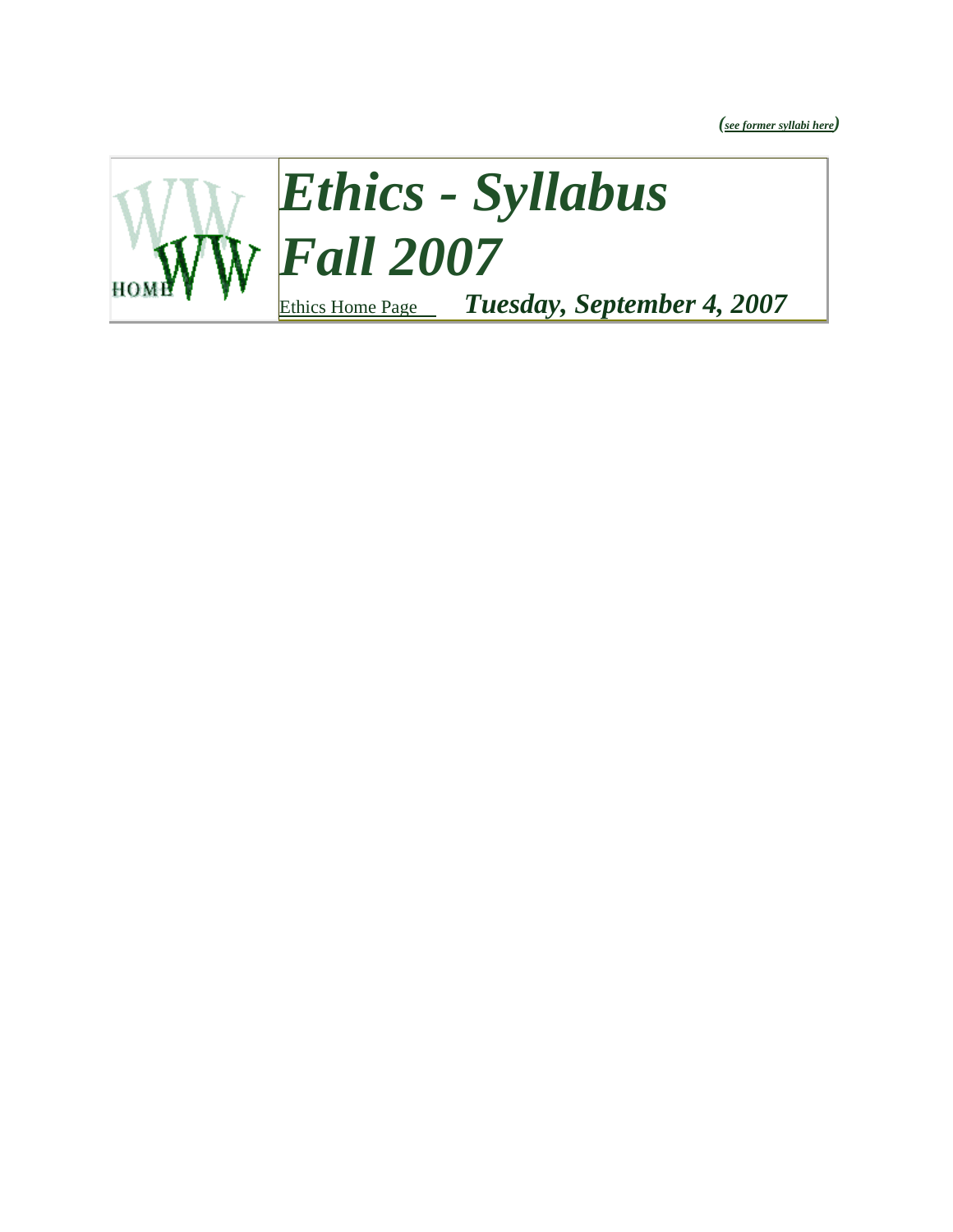| <b>Contents</b>                                                                                                             | <b>Contacting Instructor</b>         |                                                                                |
|-----------------------------------------------------------------------------------------------------------------------------|--------------------------------------|--------------------------------------------------------------------------------|
|                                                                                                                             | Instructor                           | Louise N. Walkup                                                               |
| <b>Attendance Policy</b><br>Cancellation_Policy<br>Classroom_Policy                                                         | E-mail                               | Lnwalkup@SBCGlobal.net<br>Include "Ethics" & your name in<br>subject line      |
| Contacting_Instructor<br>$\bullet$<br>Course_Description<br>Course Number & Specifics                                       | Snail Mail                           | Three Rivers Community College<br>574 New London Turnpike<br>Norwich, CT 06360 |
| Disabilities_Statement                                                                                                      |                                      | URL Homepage http://www.walkupsway.com                                         |
| Evaluation_Criteria<br>$\bullet$<br><b>Objectives</b><br>٠                                                                  | <b>Office Hours</b>                  | Before & after each class & by<br>appointment.                                 |
| Plagiarism<br><b>Prerequisites</b><br>Text_Required<br>$\bullet$<br>Withdrawal_Policy<br>Attachment: Listing of Assignments |                                      |                                                                                |
| <b>Quote for the Semester:</b> The love of                                                                                  | <b>Course Number &amp; Specifics</b> |                                                                                |
| study, a passion which derives fresh vigor<br>from enjoyment, supplies each day and hour                                    | Course #                             | K111/30519                                                                     |
| with a perpetual source of independent and                                                                                  | <b>Course Section</b>                | <b>T01</b>                                                                     |
| rational pleasure. Gibbon 1737-1794                                                                                         | Room                                 | <b>Thames Campus, Room 223</b><br>3:00 to 5:50 P.M. Wednesdays                 |
|                                                                                                                             | Semester                             | Fall 2007                                                                      |
|                                                                                                                             |                                      |                                                                                |

## **Attendance Policy**

.

Attendance is essential to success in Ethics.

During class students complete self-assessments, view topical videos and DVDs, listen to guest speakers, present oral reports, and engage in group discussions and interactive case studies that collectively serve to develop a critical understanding of ethical issues.

Tests cover more than assigned text readings. Tests cover everything presented in class: current events, educational videos and DVDs, handouts, discussions, lectures, and guest speaker information.

If you miss a class, it is **YOUR** responsibility to find out what was covered during your absence and what was assigned for homework. I suggest you contact me *[via email](mailto:Lnwalkup@sbcglobal.net)*

If you are absent on a day that a paper is due, mail or email it to me at Three Rivers. The address is on the cover page of this syllabus. The envelope must be postmarked by the due date of the paper or points will be deducted.

If you are absent on an exam date, makeups are given on the last day of class. Makeups may be more difficult than the original exam, since you have had extra study time.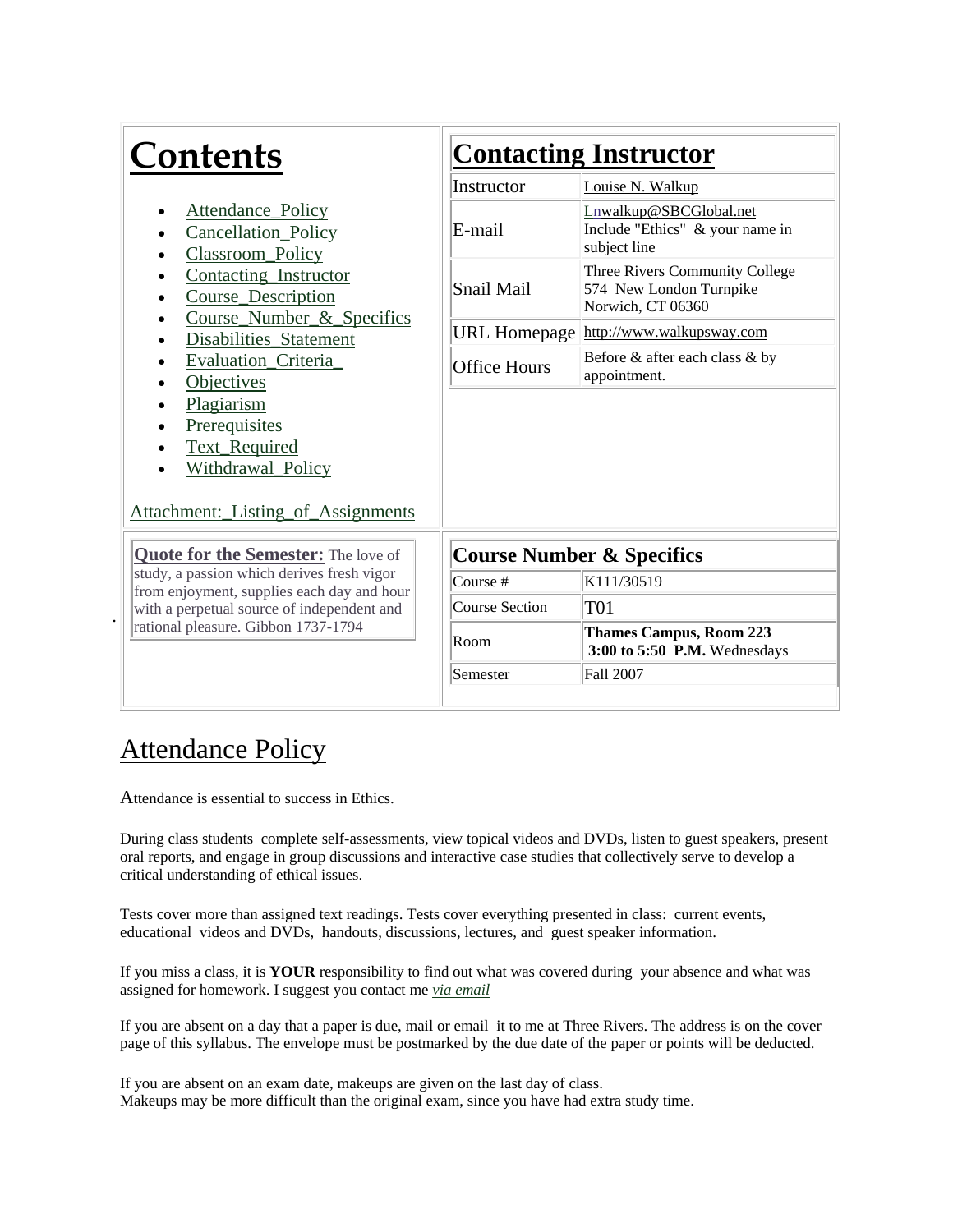Additionally, part of your grade is based on participation/in-class assignments. Promptness and duration of stay is noted.

## **Cancellation Policy**

[Read College Web Page](http://www.trcc.commnet.edu/Gen_Info/TRCCWeatherProcedures.htm) [http://www.trcc.commnet.edu/Gen\\_Info/TRCCWeatherProcedures.htm](http://www.trcc.commnet.edu/Gen_Info/TRCCWeatherProcedures.htm) for the college class cancellation policy.

Ethics students will be notified if I cancel class via email. In addition, I will place a notice on ou[r Ethics Home](http://www.walkupsway.com/ethicsclass.htm)  [Page.](http://www.walkupsway.com/ethicsclass.htm) In my 27 years of teaching I've only cancelled two classes

## **Classroom Policy**

## I have only two rules:*R & R (R***esponsibility &** *R***espect***)*

I respect you and expect respect from you.

Being a mature college student entails responsibility. This means you are responsible for yourself, your education, your assignments, your behavior, your attitude, and your timeliness, your contributions to the classroom atmosphere.

Responsible students are generally

- **Prompt:** They avoid coming to class late. The class starting time is not a "suggested" started time. Stragglers distract from opening lectures. Students must stay for the entire duration of the class.
- **Attentive:** They pay close attention to their classmates while they are speaking. They are objective, open-minded, and tolerant of ideas, especially those that seem opposed to their own point of view. Federal Express was considered a dumb idea when presented as a business project in a college class. The **ringers on their cell phones are off**, unless there are extenuating circumstances. They are not crunching on noisy chips or walking to the trash can to dispose of empty cups and trash. They are not nonchalantly thumbing through a magazine or doing other assignments.
- **Prepared:** They are prepared for active discussions. Reading and homework assignments are essential background for in-class assignments and discussions. We must recognize that a thoughtful question is at least as valuable as a conclusive response.

Prepared students may bring in current event articles for discussion.

- **Supportive:** People are sensitive and anxious about oral and written communication. Encouragement and expressions of appreciation play an important role in teamwork. Strive to find the strengths in your classmates' work. Also, suggestions for improvement are always welcome and improve everyone's creativity and critical thinking skills.
- **Contributors to a positive classroom atmosphere:** Every assignment provides us with an opportunity for discussion. The quality of discussion depends on you. If you listen carefully, find something of value, and respond enthusiastically, you will help make the class an enjoyable and rewarding experience for everyone. Don't talk while classmates are talking or this will negatively affect your class participation/contribution grade.

## **Course Description**

Covers the fundamentals of ethics, including an introduction to the origins and nature of moral right and responsibility. Students will analyze and formulate positions on contemporary ethical issues.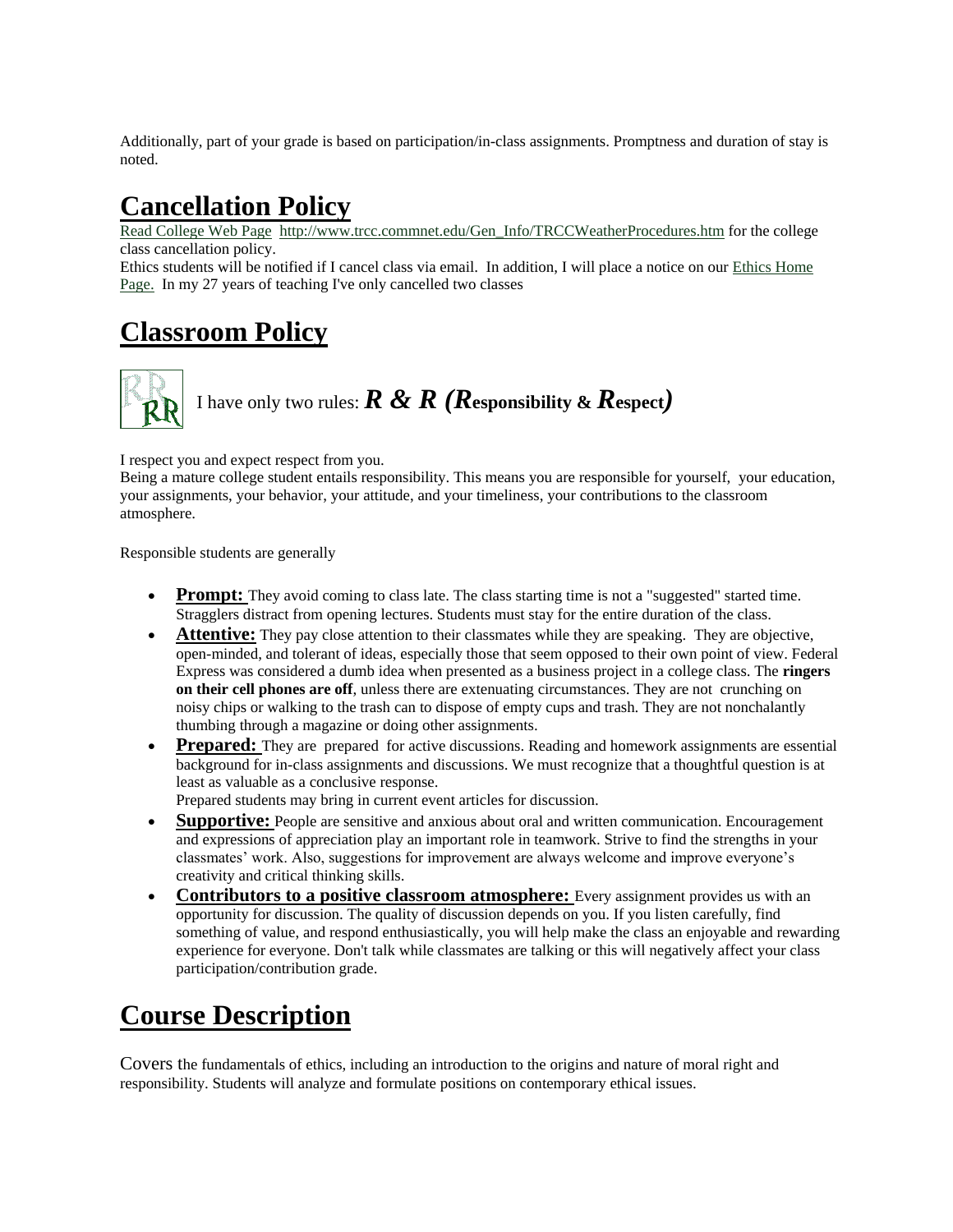## **Disabilities Statement**

If you are a student with a disability and believe you will need accommodations for this class, it is your responsibility to contact the disabilities Counseling Service at 383-5240. To avoid any delay in the receipt of accommodations, you should contact the counselor as soon as possible. Please note that I cannot provide accommodations based upon disability until I have received an accommodation letter from the Disabilities Counselor. Your cooperation is appreciated.

## **Evaluation Criteria**

Grading is based on the criteria established in the Three Rivers College catalog.

You will receive grades on 3 exams; one paper and oral presentation requiring ethical analysis and reflection; and participation.

Keep a copy of ALL your work. If ever anything is "missing," the burden of proof is on you.

The percentage of the final grade resulting from each of these will be determined at our first meeting.

| Item                                     | Grading                                                               |
|------------------------------------------|-----------------------------------------------------------------------|
| Exam # 1                                 | $ 20\% \text{ of grade} $                                             |
| Exam # 2                                 | $ 20 \%$ of grade                                                     |
| Exam # 3                                 | $ 20\% \text{ of grade} $                                             |
| Paper/project<br>Oral Report             | 25% of grade<br>Late papers will incur a 10-point deduction each week |
| Class work/projects<br>and Participation | 15% of grade                                                          |
| Extra Credit                             | 3 points for exemplary contributions to the class (See below)         |
| Optional<br>Cumulative Final             | May be substituted for Exam 1, 2, or 3                                |

#### **Grades will conform to the following numerical ranges:**

| $ 94 - 100$ | Α    |
|-------------|------|
| $ 90-93 $   | A-   |
| $ 87-89 $   | $B+$ |
| 84-86       | B    |
| 80-83       | $B-$ |
| $ 77-79$    | $C+$ |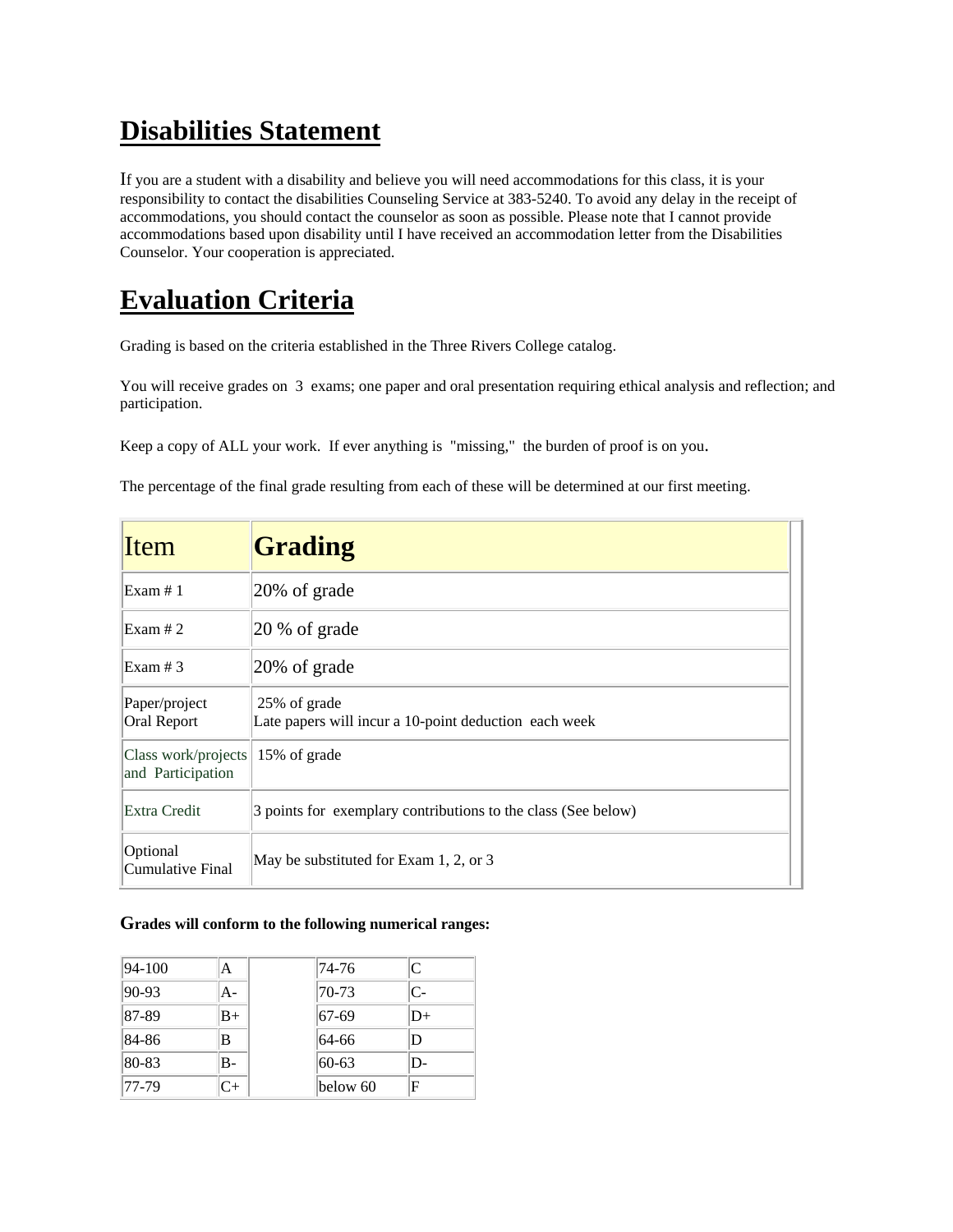# **Class Participation Points:**

As dialogue is critical in philosophy courses, your participation grade will reflect your contributions to the class. Students receiving an A for participation will meet the following requirements:

- 1. Attend regularly (no more than one absence), arrive **punctually**, and remain for the duration of class sessions, contributing your insights.
- 2. Demonstrate evidence of consistent prior reading and thought
- 3. Participate actively in classroom dialogue
- 4. Present summaries to the class of small group discussion and activities

## **Extra Credit Points**

In addition, you will have the opportunity to increase your final numerical average by a maximum of three points if you contribute to the class in an **exemplary** manner. Items that contribute towards exemplary qualities would include the following: bringing in current articles **and** volunteering to summarize and/or lead a discussion on these; volunteering for extra projects; stellar participation and attendance; contributions to the class web page; presenting a lecture/extra credit project on a relevant topic or book; showing a portion of a video to demonstrate ethical principles; participating in an activity that would bring credit or publicity to the class.... I am always eager to hear your creative proposals.

Extra credit is not busywork; it is something which positively contributes to the class.

## **Objectives**

By the end of the course, students will be able to do the following:

- 1. Extract ethical questions or propositions that are implicit within the law, issues of personal behavior, and public policy;.
- 2. Analyze complex ethical issues by identifying its underlying causes of ethical tension or conflict;
- 3. Listen to, consider the reasonableness of, and respond to ethical ideas contrary to their own. Students will be able to clearly articulate points of agreement and points of disagreement;
- 4. Identify connections and relationships among different ethical issues;
- 5. Reflect critically on the process by which you and others arrive at decisions on complex ethical issues;
- 6. Reflect critically on the dissonance (if any) between present behavior and moral beliefs;
- 7. Research ethical issues utilizing the library's online catalog and professional databases;
- 8. Evaluate web resources;
- 9. Speak and write articulately on ethical theories and issues;
- 10. Reflect critically upon and analyze ethical issues of personal and professional importance. You will be able to reason toward a decision on complex ethical issues and articulate justification for one's moral decision and actions.
- 11. Speak articulately about contemporary ethical issues
- 12. Appreciate the virtue of acting as responsible citizens, committed to ethical principles of freedom, equality, and justice. Students will better understand self, community, and our responsibility for such;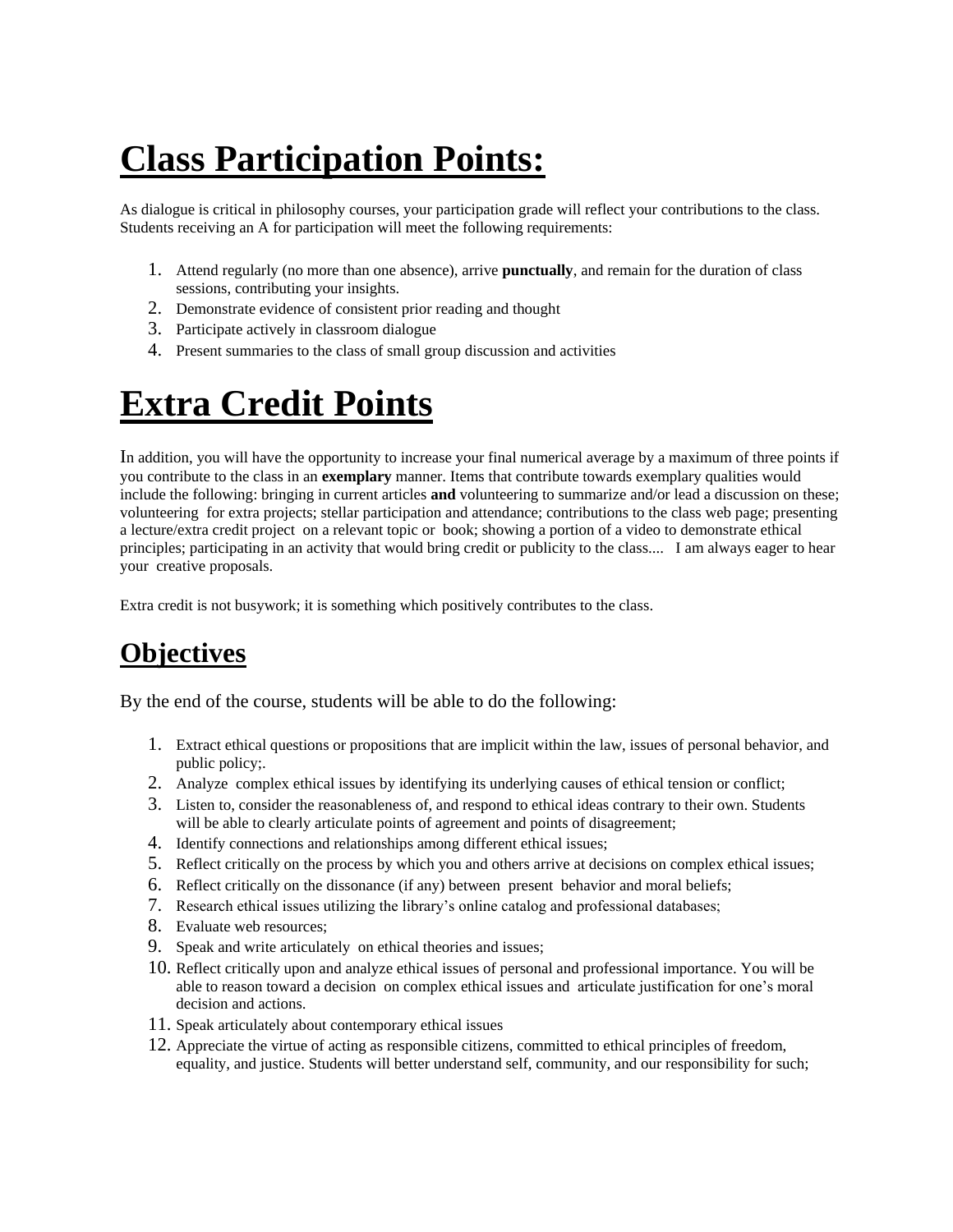## **Plagiarism**

Plagiarism is the unacknowledged use of another person's works or ideas in your writing. It is often known as copying word for word. However, even paraphrasing without acknowledgement or using the ideas of your peers garnered from class discussion or study groups is considered plagiarism. Whether it be conscious or unconscious, plagiarism is a serious academic offense. Your writing for this course, and any other course at TRCC, is expected to be original, the product of your own thinking. A student who is determined to have plagiarized will receive an F on the assignment and may fail the course.

## **Prerequisites**

English 108 or consent of instructor

## **Text Required**

Barbara MacKinnon *Ethics - [Theory and Contemporary Issues](http://www.thomsonedu.com/thomsonedu/instructor.do?totalresults.do?page=discipline&dispnum=5&keyfor=allsite&keyitem=all&keyword=null&keytype=searchall&resultfor=higheredu&resulttype=instructor&keyword_all=mackinnon&keyword_isbn=Enter%20ISBN&pagefrom=search)*  5th Edition ©2006 ISBN: 0495129828



## **Withdrawal Policy**

Students may withdraw from a class, in writing at the Registrar's Office, for any reason until (approximately) the end of the  $10<sup>th</sup>$  week of classes. From the  $11<sup>th</sup>$  week through the end of the  $13<sup>th</sup>$  week, a student may withdraw with the signature of the instructor or advisor. Check the college catalog for specific dates. Formal withdrawal eliminates receiving an F for the course.

Attachment: Listing of Assignments

| #              | <b>Date</b> | <b>Schedule of Assignments Due &amp; Test Dates</b>                                                                                                                                                                                     |
|----------------|-------------|-----------------------------------------------------------------------------------------------------------------------------------------------------------------------------------------------------------------------------------------|
|                |             | Students must review class lecture notes and handouts on a weekly basis                                                                                                                                                                 |
|                | 8/29/07     | First Class: No assignment due.<br>Introductions: to each other and to the course and to the study of ethics.<br>The syllabus will be distributed and students will be made aware of the course policies<br>and their responsibilities. |
|                | 9/5/07      | Discussion of Chapter 1 Ethical Reasoning<br>Introduction to Chapter 2 Ethical Relativism<br>Focus Question: What are your ethics and values?                                                                                           |
| 3              | 9/12/07     | <b>Guest Speaker: Wayne Silver:</b> The ethics of helping abroad<br>Chapter 2 Ethical Relativism<br>Introduction to Chapter 3, Egoism<br>Focus Question: Is everything relative, or are there objective rules out there?                |
| $\overline{4}$ | 9/19/07     | Exam $#1$                                                                                                                                                                                                                               |
| 5              | 9/26/07     | Complete Chapter 3 Egoism<br>Discussion of Research Paper and Research Strategies assignment<br>Focus Question: Are my good actions, in part, motivated by selfish, egoistic concerns?                                                  |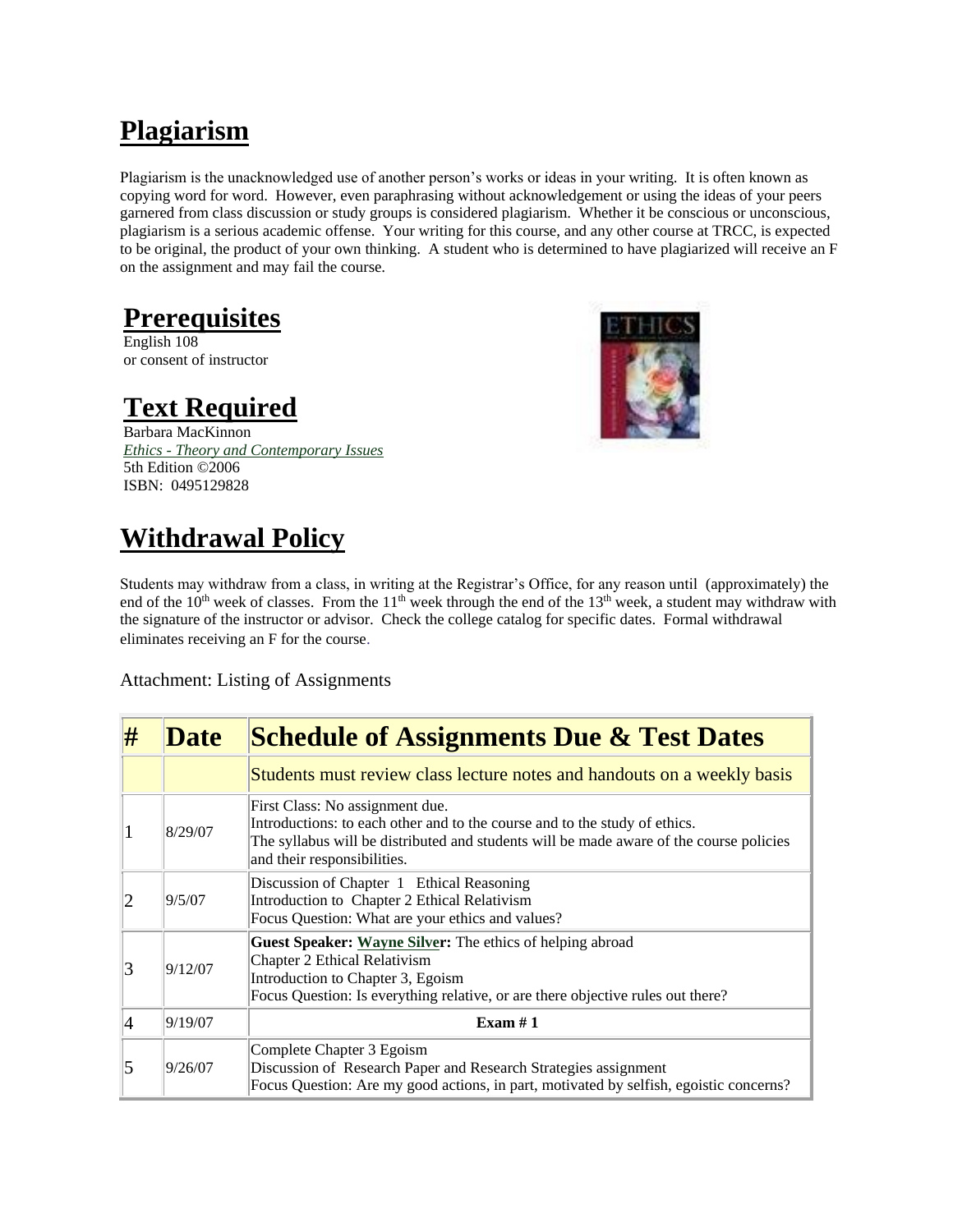| 6          | 10/3/07  | Chapter 4 Utilitarianism -<br>Focus Question: Should we always strive for the greatest good for the greatest number,<br>or can this sometimes be a cruel way to live?                                                                                                                     |
|------------|----------|-------------------------------------------------------------------------------------------------------------------------------------------------------------------------------------------------------------------------------------------------------------------------------------------|
| 17         | 10/10/07 | Concluding Chapter 5 - Kant - You Kant do that<br>Focus Question: Should we act from a Kantian sense of duty, even when we don't feel<br>like it? Should I visit you in the hospital when I don't really want to?                                                                         |
| $\sqrt{8}$ | 10/1707  | Chapter 7 Virtue Ethics:<br>Focus Question: How do I become a virtuous person?                                                                                                                                                                                                            |
| 9          | 10/24/07 | Exam $#2$                                                                                                                                                                                                                                                                                 |
| 10         | 10/31/07 | <b>Paper Due</b> plus question for exam based on your oral presentation<br>No readings are due for this class; rather, focus your attention on your paper/project.<br>Readings for the rest of the semester will be re-evaluated on this date based on the topics<br>of the oral reports. |
| 11         | 11/7/07  | Oral Reports - (content of oral reports will be included on next exam)<br>Assigned readings will correspond with oral reports<br>Tentative readings, Chapter 8 Euthanasia & Chapter 9 Abortion                                                                                            |
| 12         | 11/14/07 | Oral reports (content of oral reports will be included on next exam)<br>Assigned readings will correspond with oral reports<br>Tentative readings: Chapter 10 Sexual Morality pages 197 to 204); Chapter 11<br>Pornography (pages 2220-227);                                              |
|            | 11/21/07 | No Class                                                                                                                                                                                                                                                                                  |
| 13         | 11/28/07 | <b>Oral Reports</b><br>Assigned readings will correspond with oral reports<br>Chapter 14 Legal Punishment (pages 300 -311)<br>Chapter 16 Animal Rights (pages 360-369)                                                                                                                    |
| 14         | 12/5/07  | <b>Exam #3</b> (Students are responsible for the content of oral presentations)                                                                                                                                                                                                           |
| 15         | 12/12/07 | Cumulative Exam (may be substitute for another exam grade)<br>Closing Comments - Surveys - Makeups                                                                                                                                                                                        |

Instructor reserves the right to revise this syllabus.

If there are many current events that mandate discussions, a few assigned readings may be deleted.